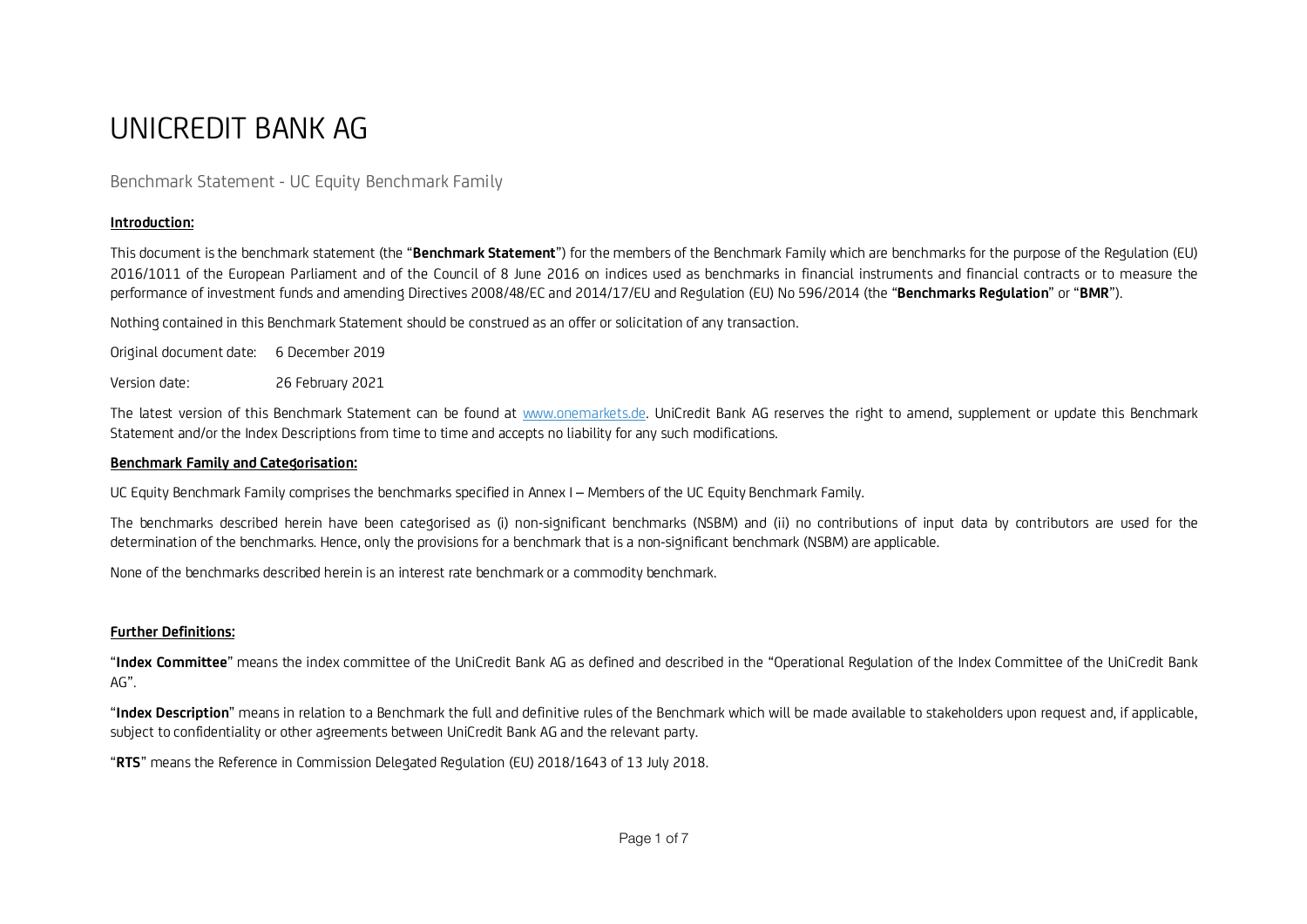| Ref.                 | Clause                                                                                                                                                                                                                                                                                                                                                                                                        | <b>Description</b>                                                                                                                                                                                                                                                                                                                                                                                                                                             |
|----------------------|---------------------------------------------------------------------------------------------------------------------------------------------------------------------------------------------------------------------------------------------------------------------------------------------------------------------------------------------------------------------------------------------------------------|----------------------------------------------------------------------------------------------------------------------------------------------------------------------------------------------------------------------------------------------------------------------------------------------------------------------------------------------------------------------------------------------------------------------------------------------------------------|
| BMR Article 27(1)(a) | The BMS shall clearly and unambiguously define the market or economic reality<br>measured by the benchmark and the circumstances in which such measurement<br>may become unreliable;                                                                                                                                                                                                                          | The UC Equity Benchmark Family is designed to represent the performance of listed<br>companies based on a market, market segment, theme, or investment strategy.                                                                                                                                                                                                                                                                                               |
| BMR Article 27(1)(b) | The BMS shall lay down technical specifications that clearly and unambiguously<br>identify the elements of the calculation of the benchmark in relation to which<br>discretion may be exercised, (I) the criteria applicable to the exercise of such<br>discretion and (II)<br>the position of the persons that can exercise discretion, (III)<br>and how such discretion may be subsequently evaluated; (IV) | The index descriptions listed in the appendix are written with the intent of removing<br>the need for judgement or discretion to be exercised in so far as is feasible.<br>Where there may be a need to take an action that is not prescribed in the index<br>descriptions, the Index Committee will develop an approach with the goal of remaining<br>consistent with the goals of the index description and ensuring timely calculation and<br>distribution. |
| BMR Article 27(1)(c) | The BMS shall provide notice of the possibility that factors, including external<br>factors beyond the control of the administrator, may necessitate changes to, or the<br>cessation of, the benchmark; and                                                                                                                                                                                                   | UniCredit Bank AG hereby provides notice that is might be possible that factors,<br>including external factors beyond the control of the administrator, may necessitate<br>changes to, or the cessation of, the benchmark.                                                                                                                                                                                                                                     |
| BMR Article 27(1)(d) | The BMS shall advise users that changes to, or the cessation of, the benchmark<br>may have an impact upon the financial contracts and financial instruments that<br>reference the benchmark or the measurement of the performance of investment<br>funds.                                                                                                                                                     | Possible changes to, or the cessation of, a UC administered benchmark may have an<br>impact upon the financial contracts and financial instruments that reference the<br>benchmark or the measurement of the performance of investment funds.                                                                                                                                                                                                                  |
| BMR Article 27(2)(a) | The BMS shall contain the definitions for all key terms relating to the benchmark                                                                                                                                                                                                                                                                                                                             | The definitions of all key terms can be found in the GLOSSARY OF TECHNICAL TERMS<br>USED IN INDEX DESCRIPTIONS FOR UniCredit BENCHMARKS.                                                                                                                                                                                                                                                                                                                       |
| BMR Article 27(2)(b) | The BMS shall contain the rationale for adopting the                                                                                                                                                                                                                                                                                                                                                          | Re. (I):                                                                                                                                                                                                                                                                                                                                                                                                                                                       |
|                      | (I) benchmark methodology and<br>(II) procedures for the review and approval of the methodology;                                                                                                                                                                                                                                                                                                              | The methodology of the UC Equity Benchmark Family reflects the economic reality as<br>set out above (Ref. BMR Article 27(1)(a)).                                                                                                                                                                                                                                                                                                                               |
|                      |                                                                                                                                                                                                                                                                                                                                                                                                               | Re. (II):                                                                                                                                                                                                                                                                                                                                                                                                                                                      |
|                      |                                                                                                                                                                                                                                                                                                                                                                                                               | The review of all benchmarks of the UC Equity Benchmark Family follows the<br>governance process set out in the operational regulation of the Index Committee. The<br>approval of all new benchmarks of the UC Equity Benchmark Family follows the<br>governance process set out in an internal directive document. The review and approval                                                                                                                    |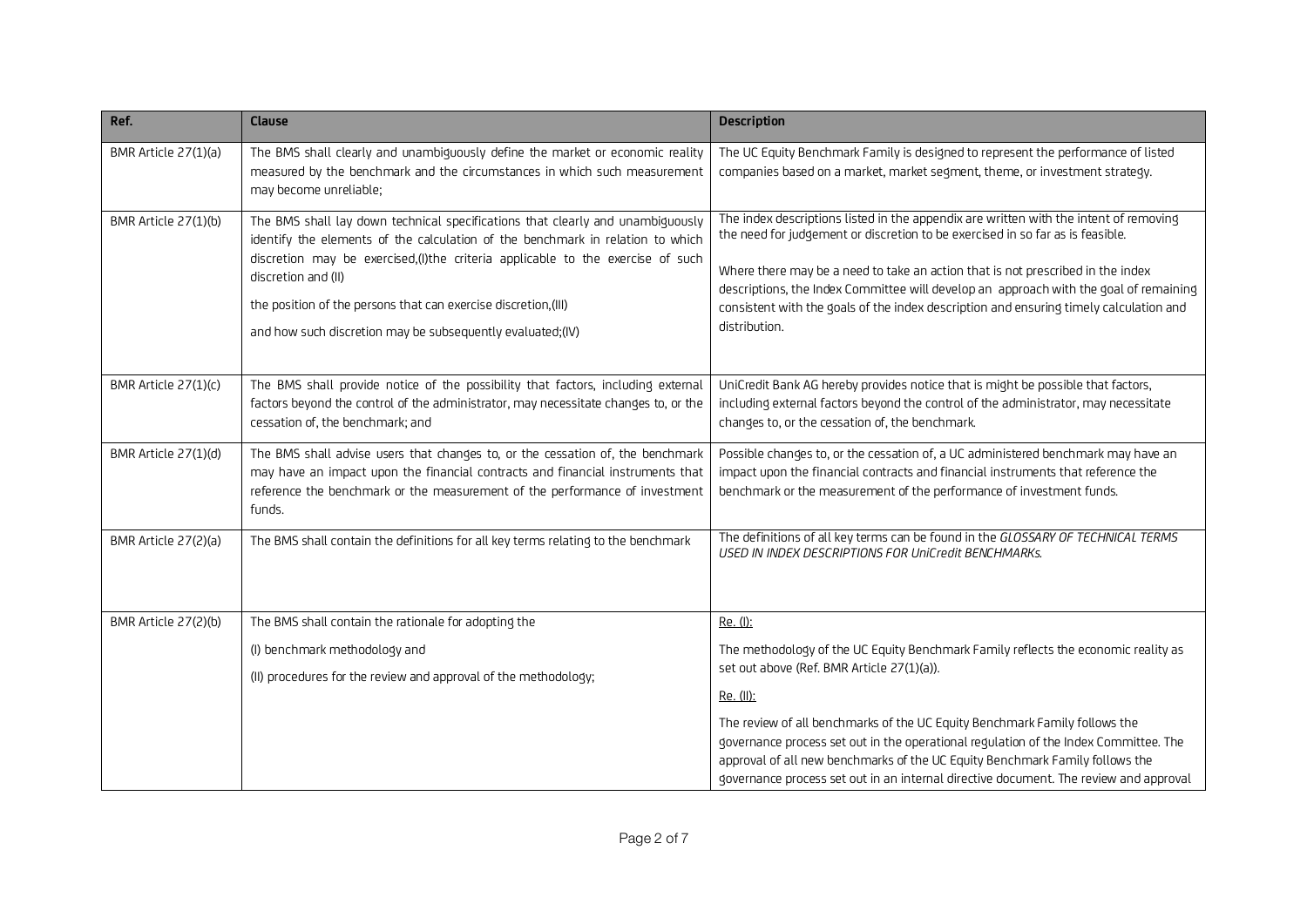| Ref.                 | <b>Clause</b>                                                                                                                                                                                                                                                                                                                                                                                                                                                    | <b>Description</b>                                                                                                                                                                                                                                                                                                                                                                                                                                                                                                                                                                                                                                                                                                        |  |
|----------------------|------------------------------------------------------------------------------------------------------------------------------------------------------------------------------------------------------------------------------------------------------------------------------------------------------------------------------------------------------------------------------------------------------------------------------------------------------------------|---------------------------------------------------------------------------------------------------------------------------------------------------------------------------------------------------------------------------------------------------------------------------------------------------------------------------------------------------------------------------------------------------------------------------------------------------------------------------------------------------------------------------------------------------------------------------------------------------------------------------------------------------------------------------------------------------------------------------|--|
|                      |                                                                                                                                                                                                                                                                                                                                                                                                                                                                  | process ensures that the requirements of investors and other index users are met.                                                                                                                                                                                                                                                                                                                                                                                                                                                                                                                                                                                                                                         |  |
| BMR Article 27(2)(c) | The BMS shall contain the criteria and procedures used to determine the<br>benchmark, including a description of the input data, the priority given to different<br>types of input data, the minimum data needed to determine a benchmark, the use<br>of any models or methods of extrapolation and any procedure for rebalancing the<br>constituents of a benchmark's index;                                                                                    | The calculation of all benchmarks of the UC Equity Benchmark Family is rule-based and<br>specified in the index description, especially that the input data for these benchmarks<br>consists of official closing prices sourced via vendors from predefined relevant<br>exchanges.<br>Regarding input data, [see RTS Article 1(1)(c) and RTS Article 2].                                                                                                                                                                                                                                                                                                                                                                  |  |
| BMR Article 27(2)(d) | The BMS shall contain the controls and rules that govern any exercise of<br>judgement or discretion by the administrator or any contributors, to ensure<br>consistency in the use of such judgement or discretion;                                                                                                                                                                                                                                               | The circumstances in which judgement and/or discretion may be exercised are set<br>above (Ref. BMR Article 27(1)(b)).                                                                                                                                                                                                                                                                                                                                                                                                                                                                                                                                                                                                     |  |
| BMR Article 27(2)(e) | The BMS shall contain the procedures which govern the determination of the<br>benchmark in periods of stress or periods where transaction data sources may be<br>insufficient, inaccurate or unreliable and the potential limitations of the<br>benchmark in such periods;                                                                                                                                                                                       | The procedures which govern the determination of the benchmark in periods of stress<br>or periods where transaction data sources may be insufficient, inaccurate or unreliable<br>and the potential limitations of the benchmark in such periods can be found in the<br>market disruption paragraphs of the respective index descriptions.                                                                                                                                                                                                                                                                                                                                                                                |  |
| BMR Article 27(2)(f) | The BMS shall contain the procedures for dealing with errors in input data or in the<br>determination of the benchmark, including when a re- determination of the<br>benchmark is required                                                                                                                                                                                                                                                                       | Procedures for dealing with errors in input data or in the determination of the<br>benchmark, including when a re- determination of the benchmark is required, are<br>outlined in an internal directive document.                                                                                                                                                                                                                                                                                                                                                                                                                                                                                                         |  |
|                      |                                                                                                                                                                                                                                                                                                                                                                                                                                                                  | Errors in the index determination shall be corrected in accordance with the initial<br>intention and is in the interest of the parties.                                                                                                                                                                                                                                                                                                                                                                                                                                                                                                                                                                                   |  |
| BMR Article 27(2)(g) | The BMS shall contain the identification of potential limitations of the benchmark,<br>including its operation in illiquid or fragmented markets and the possible<br>concentration of inputs.                                                                                                                                                                                                                                                                    | The potential limitations of the UC Equity Benchmark Family include circumstances<br>where a significant proportion of the closing prices of constituents of the benchmarks<br>are unavailable or disrupted. The procedures which govern the determination or<br>possible suspension of the benchmark can be found in the market disruption<br>paragraphs of the respective index descriptions.                                                                                                                                                                                                                                                                                                                           |  |
| BMR Article 28(1)    | An administrator shall publish, together with the benchmark statement referred to<br>in Article 27, a procedure concerning the actions to be taken by the administrator<br>in the event of changes to or the cessation of a benchmark which may be used in<br>the Union in accordance with Article 29(1). The procedure may be drafted, where<br>applicable, for families of benchmarks and shall be updated and published<br>whenever a material change occurs. | If the regular or any additional review of the UC Equity Benchmark Family as set out in<br>the operational regulation of the Index Committee results (see description regarding<br>BMR Article 27(2)(b)) in a consideration of changes to or the cessation of a UC Equity<br>benchmark, an respective impact study is carried out. The impact of a potential change<br>to or the cessation of the considered UC Equity benchmark to both the benchmark and<br>known users is considered. The Index Committee aims to provide a consultation period<br>on the proposals and or current benchmark methodology for the benchmark users<br>before a change decision is made. The Index Committee aims to make a notice of the |  |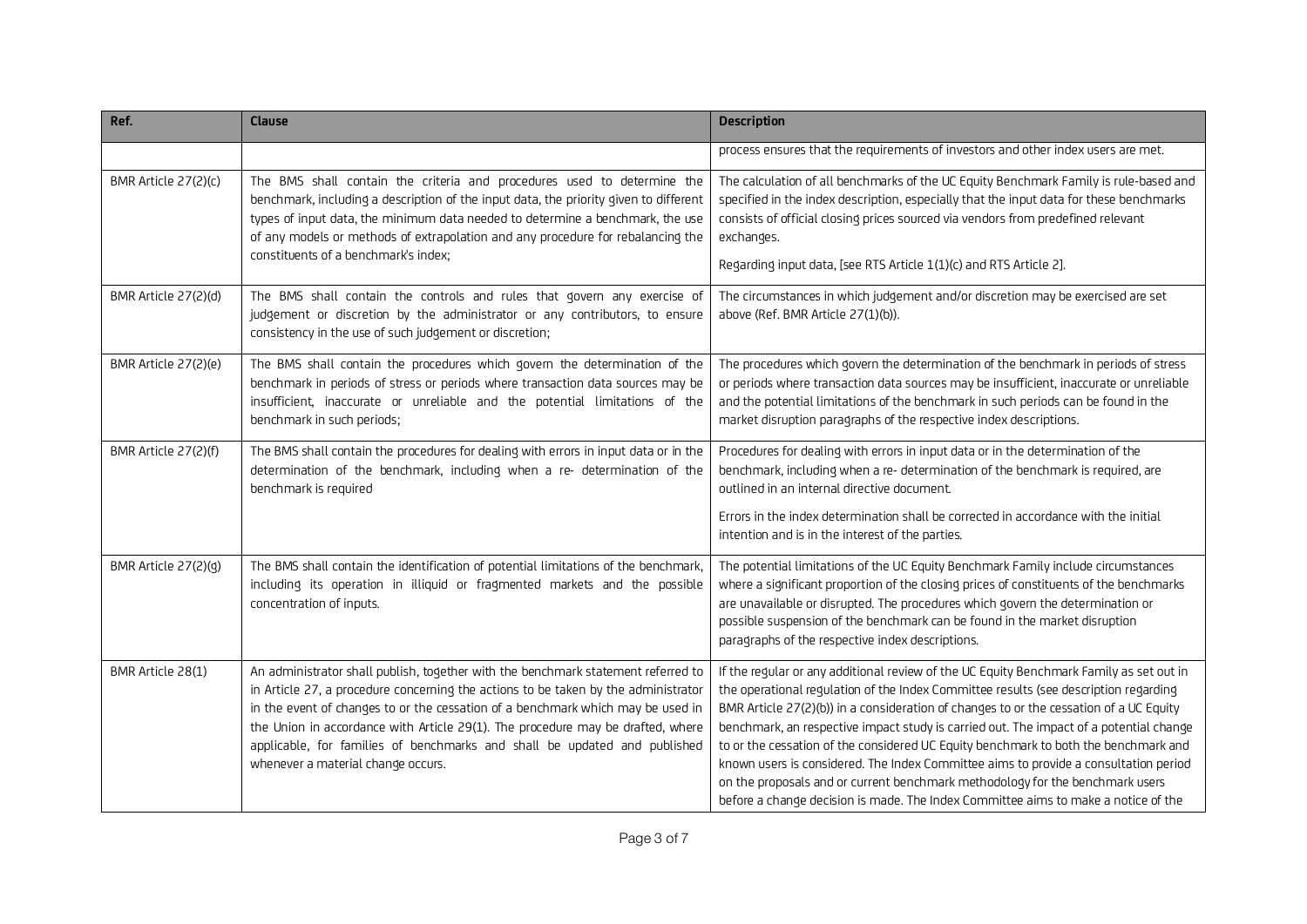| Ref.                | <b>Clause</b>                                                                                                                                                                                                                                                                                                                                                                                                                                                                  | <b>Description</b>                                                                                                                                                                                                                                    |  |
|---------------------|--------------------------------------------------------------------------------------------------------------------------------------------------------------------------------------------------------------------------------------------------------------------------------------------------------------------------------------------------------------------------------------------------------------------------------------------------------------------------------|-------------------------------------------------------------------------------------------------------------------------------------------------------------------------------------------------------------------------------------------------------|--|
|                     |                                                                                                                                                                                                                                                                                                                                                                                                                                                                                | change at least one month prior to a change. This period maybe shortened if market<br>events necessitate an immediate change. Where a benchmark is designed for a single<br>end user, changes may be made based on a mutual agreement with the users. |  |
| RTS Article 1(1)(a) | The BMS shall state the date of publication of the statement and, where<br>applicable, the date of its last update;                                                                                                                                                                                                                                                                                                                                                            | Original document date:<br>6 December 2019<br>Version date:<br>20 July 2020                                                                                                                                                                           |  |
| RTS Article 1(1)(b) | The BMS shall state where available, the international securities identification<br>number (ISIN) of the benchmark or benchmarks; alternatively, for a family of<br>benchmarks, the statement may provide details of where the ISINs are publicly<br>accessible free of charge;                                                                                                                                                                                                | UC doesn't assign ISINs (international securities identification number) to all of the<br>indexes for which it is the administrator. If an ISIN is assigned to an UC index it can be<br>found in the respective index descriptions free of charge.    |  |
| RTS Article 1(1)(c) | The BMS shall whether the benchmark, or any benchmark in the family of<br>benchmarks, is determined using contributions of input data;                                                                                                                                                                                                                                                                                                                                         | No benchmark in the family of UC Equity Benchmark Family is determined using<br>contributions of input data.                                                                                                                                          |  |
| RTS Article 1(1)(d) | The BMS shall state whether the benchmark or any benchmark in the family of<br>benchmarks qualifies as one of the types of benchmarks listed under Title III of<br>Regulation (EU) 2016/1011, including the specific provision by virtue of which the<br>benchmark qualifies as that type.                                                                                                                                                                                     | Each benchmark in the family of UC Equity Benchmark Family is a non-significant<br>benchmark as defined under Title III of Regulation (EU) 2016/1011.                                                                                                 |  |
| RTS Article 1(2)    | In defining the market or economic reality, the benchmark statement shall include<br>at least the following information:                                                                                                                                                                                                                                                                                                                                                       |                                                                                                                                                                                                                                                       |  |
|                     | (a) a general description of the market or economic reality;                                                                                                                                                                                                                                                                                                                                                                                                                   | The benchmarks of the UC Equity Benchmark Familiy are designed to represent the<br>performance of companies listed on international stock exchanges.                                                                                                  |  |
|                     | (b) the geographical boundaries, if any, of the market or economic reality;                                                                                                                                                                                                                                                                                                                                                                                                    | The benchmarks of the UC Equity Benchmark Familiy are not subject to specific<br>geographical boundaries of the market or economic reality.                                                                                                           |  |
|                     | (c) any other information that the administrator reasonably considers to be<br>relevant or useful to help users or potential users of the benchmark to understand<br>the relevant features of the market or economic reality, including at least the<br>following elements insofar as reliable data on these elements is available: (i)<br>information on actual or potential participants in the market; (ii) an indication of<br>the size of the market or economic reality. | Not applicable for non-significant benchmarks.                                                                                                                                                                                                        |  |
| RTS Article 1(3)    | In defining the potential limitations of the benchmark and the circumstances in                                                                                                                                                                                                                                                                                                                                                                                                |                                                                                                                                                                                                                                                       |  |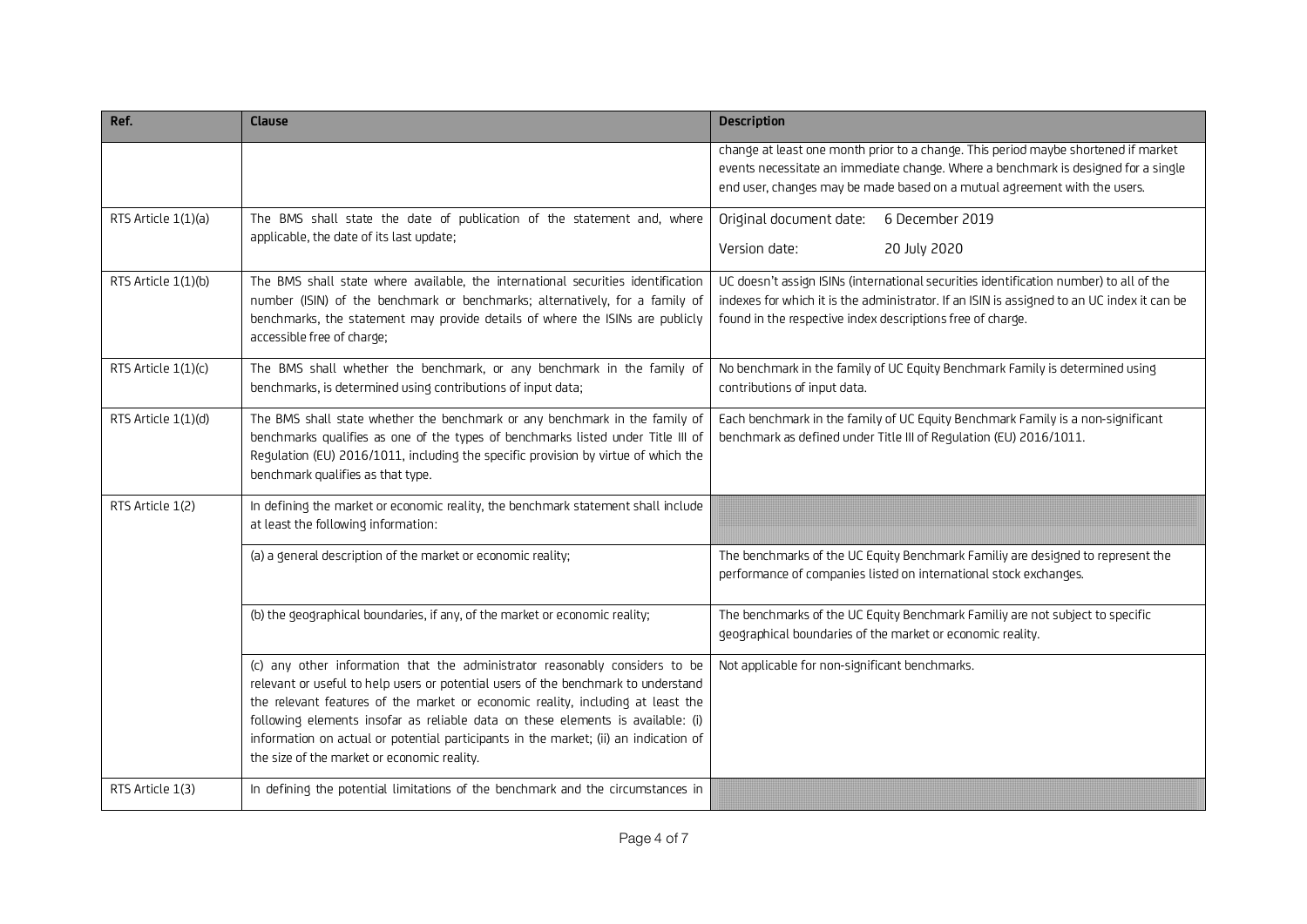| Ref.             | <b>Clause</b>                                                                                                                                                                                                                                                                                                                                                                                                                                  | <b>Description</b>                                                                                                                                                                                                                                        |  |
|------------------|------------------------------------------------------------------------------------------------------------------------------------------------------------------------------------------------------------------------------------------------------------------------------------------------------------------------------------------------------------------------------------------------------------------------------------------------|-----------------------------------------------------------------------------------------------------------------------------------------------------------------------------------------------------------------------------------------------------------|--|
|                  | which the measurement of the market or economic reality may become unreliable,<br>the benchmark statement shall include at least:                                                                                                                                                                                                                                                                                                              |                                                                                                                                                                                                                                                           |  |
|                  | (a) a description of the circumstances in which the administrator would lack<br>sufficient input data to determine the benchmark in accordance with the<br>methodology;                                                                                                                                                                                                                                                                        | The circumstances in which UC would lack sufficient input data to determine a<br>benchmark of the UC Equity Benchmark Family in accordance with the methodology<br>can be found in the market disruption paragraphs of the respective index descriptions. |  |
|                  | (b) where relevant, a description of instances when the accuracy and reliability of<br>the methodology used for determining the benchmark can no longer be ensured,<br>such as when the administrator deems the liquidity in the underlying market as<br>insufficient;                                                                                                                                                                         | Not applicable for non-significant benchmarks.                                                                                                                                                                                                            |  |
|                  | (c) any other information that the administrator reasonably considers to be<br>relevant or useful to help users and potential users to understand the<br>circumstances in which the measurement of the market or economic reality may<br>become unreliable, including a description of what might constitute an exceptional<br>market event.                                                                                                   | Not applicable for non-significant benchmarks.                                                                                                                                                                                                            |  |
| RTS Article 1(4) | In specifying the controls and rules that govern any exercise of judgement or<br>discretion by the administrator or any contributors in calculating the benchmark or<br>benchmarks, the benchmark statement shall include an outline of each step of the<br>process for any ex post evaluation of the use of discretion, together with a clear<br>indication of the position of any person(s) responsible for carrying out the<br>evaluations. | Not applicable for non-significant benchmarks.                                                                                                                                                                                                            |  |
| RTS Article 1(5) | In specifying the procedures for review of the methodology, the benchmark<br>statement shall at least outline the procedures for public consultation on any<br>material changes to the methodology.                                                                                                                                                                                                                                            | Not applicable for non-significant benchmarks.                                                                                                                                                                                                            |  |
| RTS Article 2    | Specific disclosure requirements for regulated-data benchmarks                                                                                                                                                                                                                                                                                                                                                                                 | All benchmarks of the UC Equity Benchmark Family are not regulated-data benchmarks.                                                                                                                                                                       |  |
| RTS Article 3    | Specific disclosure requirements for interest rate benchmarks                                                                                                                                                                                                                                                                                                                                                                                  | All benchmarks of the UC Equity Benchmark Family are not interest rate benchmarks.                                                                                                                                                                        |  |
| RTS Article 4    | Specific disclosure requirements for commodity benchmarks                                                                                                                                                                                                                                                                                                                                                                                      | All benchmarks of the UC Equity Benchmark Family are not commodity benchmarks.                                                                                                                                                                            |  |
| RTS Article 5    | Specific disclosure requirements for critical benchmarks                                                                                                                                                                                                                                                                                                                                                                                       | All benchmarks of the UC Equity Benchmark Family are not critical benchmarks.                                                                                                                                                                             |  |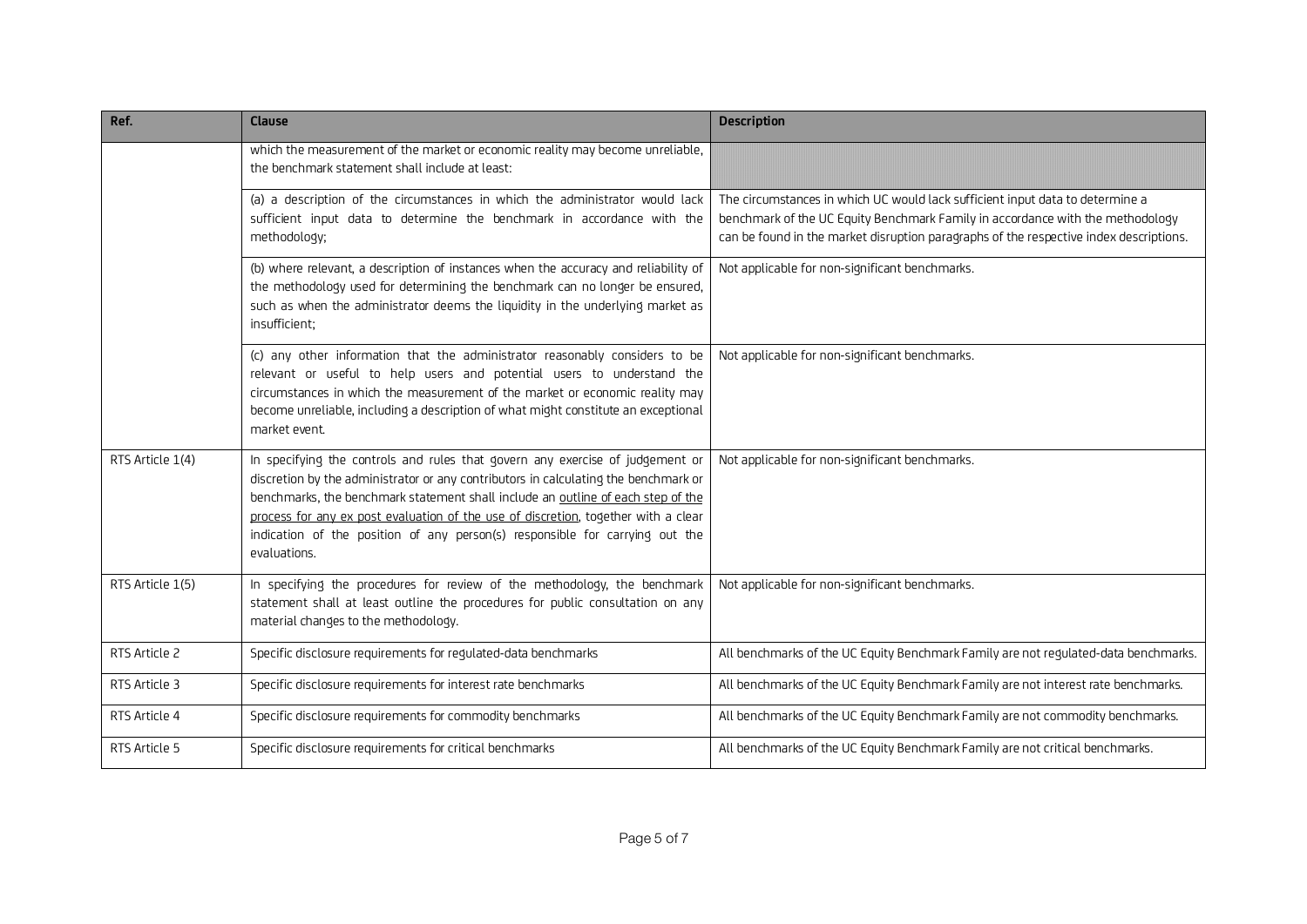#### **Consideration of ESG Factors**

| Name of the benchmark administrator                                                                                                                                                                                         | UniCredit Bank AG          |
|-----------------------------------------------------------------------------------------------------------------------------------------------------------------------------------------------------------------------------|----------------------------|
| Type of family of benchmarks                                                                                                                                                                                                | Equity                     |
| Name of the family of benchmarks                                                                                                                                                                                            | UC Equity Benchmark Family |
| Are there in the portfolio of the benchmark administrator any EU Climate Transition Benchmarks, EU Paris-<br>aligned Benchmarks, benchmarks that pursue ESG objectives or benchmarks that take into account ESG<br>factors? | Yes                        |
| Does the family of benchmarks pursue ESG objectives?                                                                                                                                                                        | <b>No</b>                  |
| Date on which information has been last updated                                                                                                                                                                             | 26 February 2021           |
| Reason for the update                                                                                                                                                                                                       | Creation                   |